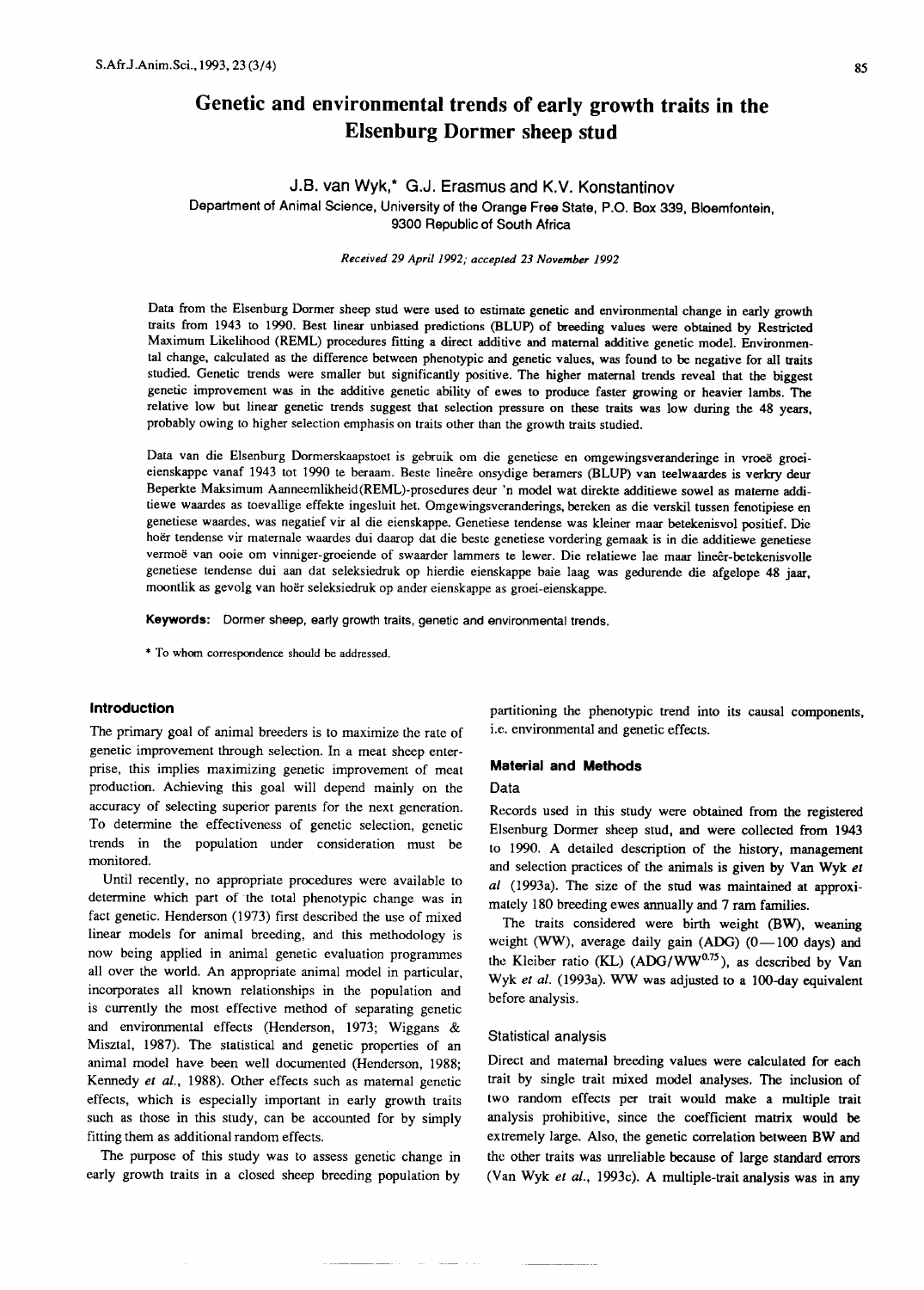case not possible because the method of estimation used yielded a non-positive-definite matrix.

The following mixed linear model was used to describe the data:

$$
y = \mathbf{X}b + \mathbf{Z}_1a + \mathbf{Z}_2m + e
$$

where *y* is a vector of observations of BW, WW, ADG and KL, *b* is a vector of fixed effects consisting of year-season of birth, age of dam, sex of lamb and birth status of animals as identified by Van Wyk et al. (1993a), a is a random vector of direct additive genetic effects of the animals, *m* is a random vector of the maternal additive genetic effects, *e* is the random vector associated with residual errors and  $X$ ,  $Z_1$ ,  $Z_2$  are incidence matrices relating observations to the effects in the model.

The model applied in this study is a direct animal additive and maternal additive genetic model. It was therefore assumed that all genetic effects, both direct and maternal, stem from a large number of additive loci.

The variance-covariance matrices were assumed to have the following structure:

$$
Var(a) = Z_1 A Z'_{1} \sigma^{2} \cdot \text{Var}(m) = Z_2 A Z'_{2} \sigma^{2} \cdot \text{Var}
$$
  
\n
$$
Cov(a, m) = Z_1 A Z'_{2} \sigma \cdot \text{Var}(m) \cdot \text{Var}(e) = I \sigma^{2} \cdot \text{Var}(m)
$$
  
\n
$$
Var(y) = Z_1 A Z'_{1} \sigma^{2} \cdot \text{Var}(Z_2 A Z'_{2} \sigma^{2} \cdot \text{Var}(X_1 A Z'_{2} \sigma \cdot \text{Var}(X_2 A Z'_{2} \sigma \cdot \text{Var}(X_1 A Z'_{2} \sigma \cdot \text{Var}(X_1 A Z'_{2} \sigma \cdot \text{Var}(X_2 A Z'_{2} \sigma \cdot \text{Var}(X_1 A Z'_{2} \sigma \cdot \text{Var}(X_1 A Z'_{2} \sigma \cdot \text{Var}(X_1 A Z'_{2} \sigma \cdot \text{Var}(X_2 A Z'_{2} \sigma \cdot \text{Var}(X_1 A Z'_{2} \sigma \cdot \text{Var}(X_1 A Z'_{2} \sigma \cdot \text{Var}(X_1 A Z'_{2} \sigma \cdot \text{Var}(X_1 A Z'_{2} \sigma \cdot \text{Var}(X_1 A Z'_{2} \sigma \cdot \text{Var}(X_1 A Z'_{2} \sigma \cdot \text{Var}(X_1 A Z'_{2} \sigma \cdot \text{Var}(X_1 A Z'_{2} \sigma \cdot \text{Var}(X_1 A Z'_{2} \sigma \cdot \text{Var}(X_1 A Z'_{2} \sigma \cdot \text{Var}(X_1 A Z'_{2} \sigma \cdot \text{Var}(X_1 A Z'_{2} \sigma \cdot \text{Var}(X_1 A Z'_{2} \sigma \cdot \text{Var}(X_1 A Z'_{2} \sigma \cdot \text{Var}(X_1 A Z'_{2} \sigma \cdot \text{Var}(X_1 A Z'_{2} \sigma \cdot \text{Var}(X_1 A Z'_{2} \sigma \cdot \text{Var}(X_1 A Z'_{2} \sigma \cdot \text{Var}(X_1 A Z'_{2} \sigma \cdot \text{Var}(X_1 A Z'_{2} \sigma \cdot \text{Var}(X_1 A Z'_{2} \sigma \cdot \text{Var}(X_1 A Z'_{2} \sigma \cdot \text{Var}(X_1 A Z'_{2} \sigma \cdot \text{Var}(X_1 A Z'_{2} \sigma \cdot \
$$

where A is Wright's numerator relationship matrix with independence included, I is an identity matrix,  $\sigma^2$ ,  $\sigma^2$ <sub>m</sub> and  $\sigma^2$ <sub>c</sub> are the direct and maternal additive genetic variance and residual variance components, respectively, and  $\sigma_{am}$  is the covariance between additive direct and additive maternal effects. The relationship matrix was constructed using full pedigree information and inbreeding was taken into account.

Breeding values were obtained as a by-product from the DFREML programme of Meyer (1989; 1991) used in the estimation of variance-covariance components (Van Wyk et al., 1993b).

Genetic trends were calculated as the regression of average predicted breeding values on year of birth.

There are different ways of defining and computing environmental trends. The most common is to regress the yearseason solution on the year-season number. This, however, is only the year-season effect and not the total environmental effect, since adjustments are made for known environmental effects. It was therefore decided to calculate the environmental trend by subtracting the genotypic (breeding value) from the phenotypic value.

The generation interval was calculated as the average actual age of the parents when the progeny were born.

With a combined standardized selection differential of 1.509, as calculated for this stud by Van der Merwe (1976), a generation interval of 3.31 years,  $h^2$  of 0.12 (Van Wyk *et al.*, 1993b) and a coefficient of variation of 19.01% (Van Wyk *et al.,* 1993a), the expected annual genetic response in WW - if this was the only trait considered in selection - was estimated as 1.04%. The actual response obtained was compared with this estimated response.

#### **Results and Discussion**

Genetic and environmental trends are presented in Table 1. Linear regressions produced good fits as indicated by the high **Table 1** Genetic and environmental trends for birth weight (BW), weaning weight (WW), average daily gain (ADG) and Kleiber ratio (KL)

| Trait           | Linear trend                     |             |                  |                                        |          |
|-----------------|----------------------------------|-------------|------------------|----------------------------------------|----------|
|                 | Genetic                          |             |                  |                                        | Environ- |
|                 | Animal <sub>D</sub> <sup>*</sup> | <b>Sire</b> | Dam <sub>D</sub> | $\text{Dam}_{\mathbf{M}}$ <sup>b</sup> | mental   |
| BW (kg/yr)      | 0.023                            | 0.020       | 0.020            | 0.004                                  | $-0.021$ |
| SE <sup>c</sup> | 0.001                            | 0.001       | 0.001            | 0.000                                  | 0.002    |
| WW (kg/yr)      | 0.071                            | 0.081       | 0.062            | 0.105                                  | $-0.137$ |
| SE              | 0.002                            | 0.002       | 0.003            | 0.005                                  | 0.024    |
| ADC (g/d/yr)    | 0.670                            | 0.764       | 0.580            | 0.836                                  | $-1.350$ |
| SE              | 0.016                            | 0.015       | 0.030            | 0.043                                  | 0.243    |
| KL.             | 0.0157                           | 0.018       | 0.013            | 0.013                                  | $-0.036$ |
| SE              | 0.001                            | 0.001       | 0.001            | 0.001                                  | 0.008    |

 $p =$  Direct additive.

 $<sup>b</sup>$  M = Maternal additive.</sup>

 $E =$ Standard error.

*R <sup>Z</sup>* values obtained, varying between 0.97 to 0.85 for genetic trends. In a fluctuating environment, environmental trend lines are not expected to produce such good fits and these varied between  $R^2 = 0.33$  and  $R^2 = 0.54$ . All the trends differed significantly  $(P < 0.001)$  from zero. Genetic trends were all positive, whereas the environmental trends were all negative.

As shown by Wilson & Willham (1986), it is not necessary to remove environmental trends from phenotypic trends to obtain unbiased estimates of genetic trends, environmental trends could in itself be informative to a commercial breeder to monitor actual management effects and/or climatic changes. To illustrate this perspective in the stud under study, mean annual, phenotypic, genetic and environmental values are shown graphically on the same scale for WW in Figure 1.



Figure 1 Annual mean phenotypic, genetic and environmental values for weaning weight.

ADG and KL followed similar patterns and are consequently not presented.

Figure 1 indicates a gradual decrease of about 2.0 kg in phenotypic value for WW from 1943 to 1982. There were, however, serious decreases of about 7.0 kg in the mid 1980s. Over a period of 48 years the phenotypic trend for WW